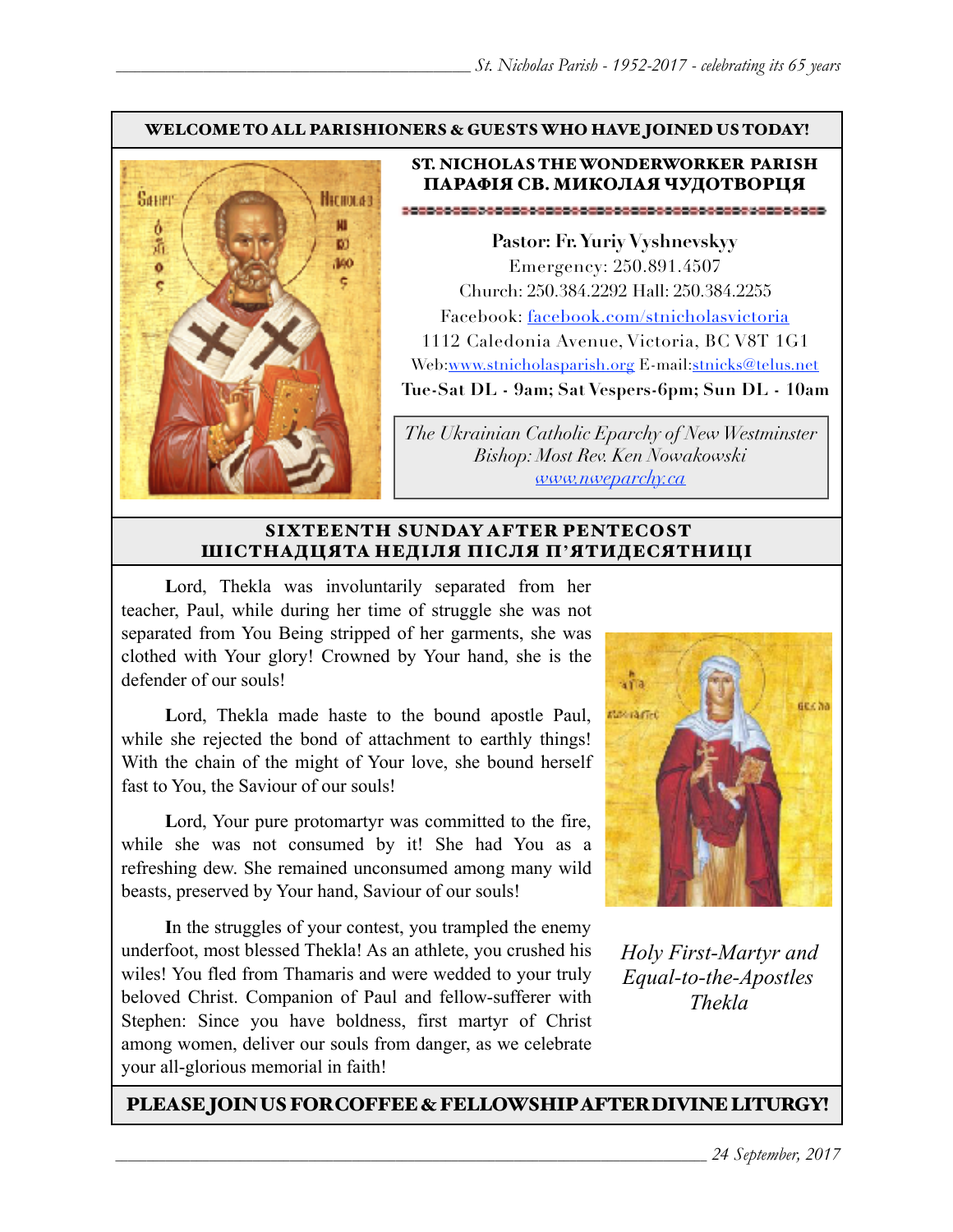| <b>SUNDAY HYMNS</b>                                                                                                   |                                                      |                                                                  |                                                                                                                |                                                             |                   |  |  |
|-----------------------------------------------------------------------------------------------------------------------|------------------------------------------------------|------------------------------------------------------------------|----------------------------------------------------------------------------------------------------------------|-------------------------------------------------------------|-------------------|--|--|
| <b>OPENING HYMN</b>                                                                                                   |                                                      | Вислухай, Боже Могучий / Hear Our Petition pg. 280-281           |                                                                                                                |                                                             |                   |  |  |
| <b>COMMUNION HYMN</b>                                                                                                 |                                                      | Пливи Світами / Let all Creation Sing Out in Triumph pg. 256-257 |                                                                                                                |                                                             |                   |  |  |
|                                                                                                                       |                                                      |                                                                  |                                                                                                                |                                                             |                   |  |  |
| Наче Повний Голос Дзвону/Having Shared Your Loving Kindness pg270-271<br><b>CLOSING HYMN</b>                          |                                                      |                                                                  |                                                                                                                |                                                             |                   |  |  |
| Please join us today in singing our Sunday hymns!                                                                     |                                                      |                                                                  |                                                                                                                |                                                             |                   |  |  |
| <b>SUNDAY &amp; DAILY SCHEDULE</b>                                                                                    |                                                      |                                                                  |                                                                                                                |                                                             |                   |  |  |
| SUNDAY, September 24                                                                                                  |                                                      |                                                                  | Divine Liturgy - for the Parishioners of St Nicholas Parish<br>10:00 AM                                        |                                                             |                   |  |  |
| MONDAY, September 25                                                                                                  |                                                      |                                                                  |                                                                                                                | <b>NO SERVICES</b>                                          |                   |  |  |
| TUESDAY, September 26                                                                                                 |                                                      |                                                                  | Divine Liturgy of St. John Chrysostom                                                                          | 9:00 AM                                                     |                   |  |  |
| WEDNESDAY, September 27                                                                                               |                                                      | Divine Liturgy of St. John Chrysostom                            |                                                                                                                |                                                             | 9:00 AM           |  |  |
| THURSDAY, September 28                                                                                                |                                                      |                                                                  |                                                                                                                | Divine Liturgy of St. John Chrysostom                       |                   |  |  |
| FRIDAY, September 29                                                                                                  |                                                      | Divine Liturgy of St. John Chrysostom                            |                                                                                                                |                                                             | 9:00 AM           |  |  |
| SATURDAY, September 30                                                                                                |                                                      |                                                                  |                                                                                                                | Divine Liturgy of St. John Chrysostom<br><b>Vespers</b>     |                   |  |  |
| SUNDAY, October 1                                                                                                     |                                                      |                                                                  |                                                                                                                | Divine Liturgy - for the Parishioners of St Nicholas Parish |                   |  |  |
| 10:00 AM<br>Please Note: to request a Divine Liturgy for a special intention, please see Fr. Yuriy to arrange for it! |                                                      |                                                                  |                                                                                                                |                                                             |                   |  |  |
| <b>SUNDAY EPISTLE READERS</b>                                                                                         |                                                      |                                                                  |                                                                                                                |                                                             |                   |  |  |
| <b>DATE</b>                                                                                                           | <b>READING</b><br><b>UKRAINIAN</b><br><b>ENGLISH</b> |                                                                  |                                                                                                                |                                                             |                   |  |  |
| SUNDAY, September 24                                                                                                  | 2 Cor. 6:1-10                                        |                                                                  | Liliia Palyvoda                                                                                                | Graciela Spaciuk-Schwarz                                    |                   |  |  |
|                                                                                                                       |                                                      |                                                                  |                                                                                                                |                                                             |                   |  |  |
| SUNDAY, October 1                                                                                                     | 2 Cor. 6:16-7:1                                      | Motria Koropecky                                                 |                                                                                                                |                                                             | William Vanderven |  |  |
| SUNDAY, October 8                                                                                                     | 2 Cor. 9:6-11                                        | Yuliya Pelekhata                                                 |                                                                                                                | Marian Chalifoux                                            |                   |  |  |
| SUNDAY, October 15                                                                                                    | Heb. 13:7-16                                         | Glikeria Iwanuck<br>Robert Herchak                               |                                                                                                                |                                                             |                   |  |  |
| Thank you, Epistle readers, for your service in proclaiming God's Word!                                               |                                                      |                                                                  |                                                                                                                |                                                             |                   |  |  |
| <b>PARISH COUNCIL EXECUTIVE</b>                                                                                       |                                                      |                                                                  | <b>PASTORAL MINISTRY &amp; HOLY MYSTERIES</b>                                                                  |                                                             |                   |  |  |
| CHAIRPERSONAlec Rossa - 250.472.3374<br>SECRETARYCindy Lazaruk - 778.677.9072                                         |                                                      |                                                                  |                                                                                                                |                                                             |                   |  |  |
| TREASURERWilliam Vanderven - 250.478.1458<br>FINANCIAL SECRETARYDavid Newberry - 250.598.8197                         |                                                      |                                                                  | BAPTISMSby appointment<br>MARRIAGESsix months notice should<br>be given to the parish priest, and he should be |                                                             |                   |  |  |
| FUNDRAISING/HALL RENTALRobert Herchak - 250.386.7872                                                                  |                                                      |                                                                  | contacted before any other arrangements are made                                                               |                                                             |                   |  |  |
| MAINTENANCEMurray Chapman - 250.658.4769<br>LITURGICAL COMMITTEEMotria Koropecky - 250.658.3051                       |                                                      |                                                                  | FUNERALSby appointment                                                                                         |                                                             |                   |  |  |
| MEMBER AT LARGELiliia Palyvoda - 250.857.1683                                                                         |                                                      |                                                                  |                                                                                                                |                                                             |                   |  |  |
| VIBRANT PARISHDarlene DeMerchant - 250.727.3837                                                                       |                                                      |                                                                  |                                                                                                                |                                                             |                   |  |  |
| <b>Bequests &amp; Wills:</b> Leaving a bequeath is a process of giving a donation through your will. It is            |                                                      |                                                                  |                                                                                                                |                                                             |                   |  |  |

simply a distribution from your estate to a charitable organization through your last will and testament. It can be as small or as large a donation as you wish. It is important that you talk to your lawyer about the process. In your kindness please remember St Nicholas the Wonderworker Ukrainian Catholic Church in your bequeath and will. If anyone wishes to make such a bequeath in their will, the following clause may be included or added to a will: "I give, devise, and bequeath to St Nicholas the Wonderworker Ukrainian Catholic Parish - 1112 Caledonia Avenue, Victoria BC, V8T 1G1, the sum of \$  $\qquad \qquad$  (or  $\qquad \qquad$  % of my estate), to be used for the benefit of the parish and it's pastoral activities."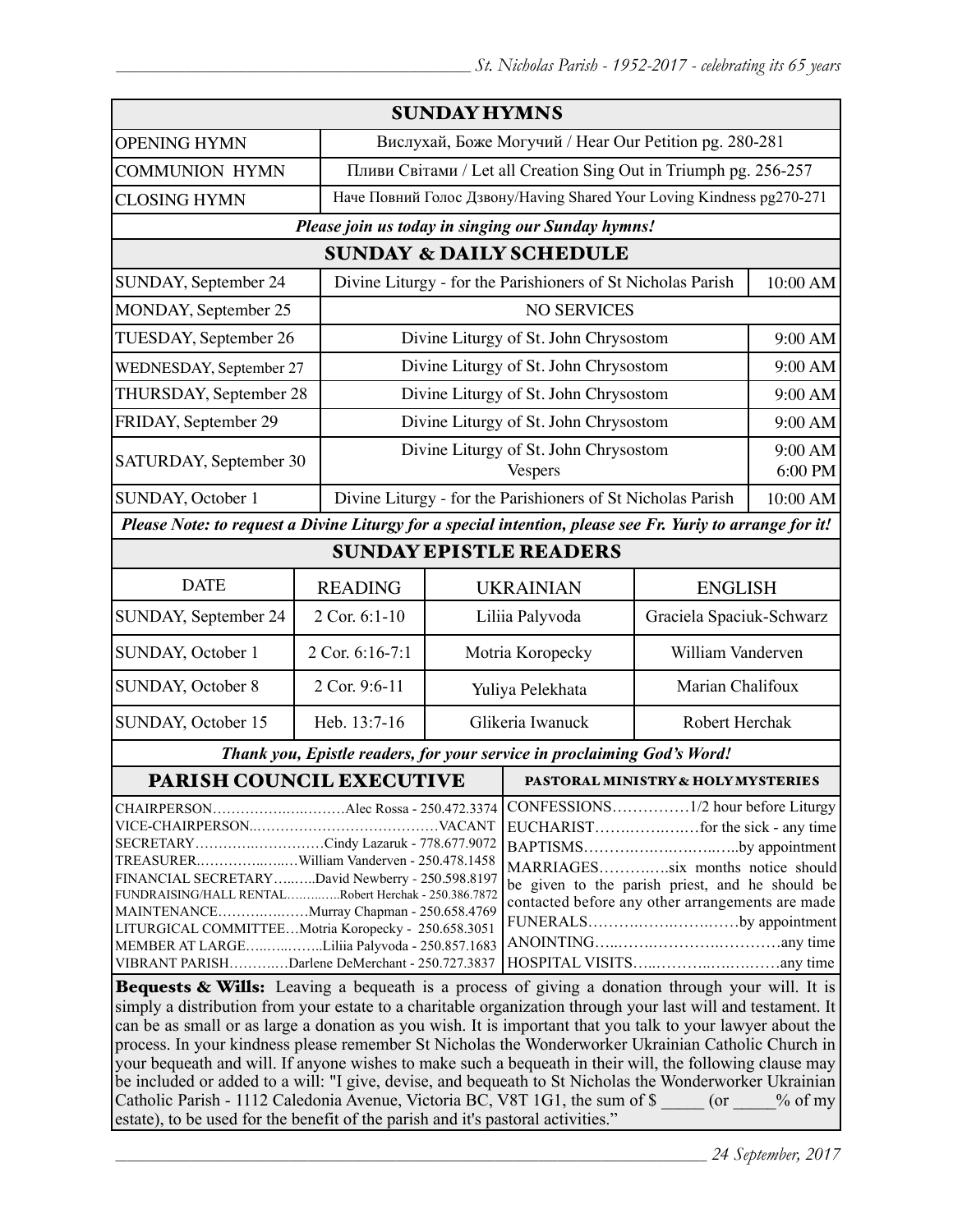## **Vibrant Parish Prayer**

**O** God, Creator of Heaven and Earth! Because of your indescribable love for us, you sent your Only-Begotten Son, Our Lord and Saviour, Jesus Christ - The Way, The Truth, and The Life and our Salvation. In His name, we turn to You. Strengthen our hearts and minds in Christian love and in unity of purpose as we strive to build a Vibrant Parish. Give us the grace to model our lives according to the Word of God. Instill in us the desire to pray and to celebrate the Holy Mysteries as one Christian Family in our Parish Community. Inspire us to follow Your great command to be a servant to the less fortunate among us! Grant this, O Lord, through the mercies and love for mankind of Your Only-Begotten Son with whom You are blessed, together with Your All-Holy, Good and Life-Giving Spirit, now and forever and ever. Amen!



## **The Vibrant Parish**

**A Place To Encounter The Living Christ** Through the word, the Holy Mysteries & Prayer, Serving One's Neighbor, Leadership Fostering & Serving Unity and Missionary Spirit (His Beatitude Sviatoslav)



### **Молитва Живої Парафії**

**Г**осподи Ісусе Христе, Пастирю Добрий, як колись Ти пригорнув заблуканих овечок, щоб вони пізнали Твій голос і були Твоїм стадом, так і сьогодні глянь ласкаво з небесних висот на нашу парафію та зішли на неї Твого Святого Духа, щоб вона була місцем пізнання радості Доброї Новини. Скріплюй нас Твоєю присутністю та єднай нас кожночасно в молитві. Даруй нам духа служіння ближньому, щоб у нашій парафії кожний міг зустріти Тебе, милостивого Бога. Благослови наш духовний провід Твоєю мудрістю і дай, щоб ніхто з нас не шкодував ні часу, ні талантів, ні матеріальних дібр для розбудови Твого царства. Єднай нас у мирі та злагоді, щоб ми були Твоєю спільнотою любові. Всели в нас місійного духа, щоб ми стали тим світилом євангельського слова, молитви і добрих діл, що кличе кожного до участі в Божественному житті, щоб славилося, Спасе, Твоє Ім'я з безначальним Твоїм Отцем та пресвятим, благим і животворящим Твоїм Духом нині, і повсякчас, і на віки віків. Амінь.

# DIVINE LITURGY PROPERS

*The Divine Liturgy - An Anthology for Worship: Liturgy - pg. 388-461; propers - pg. 353* 

**Troparion, Tone 7:** By Your cross You destroyed death;\* You opened Paradise to the thief;\* You changed the lamentation of the myrrh-bearers to joy,\* and charged the apostles to proclaim\* that You are risen, O Christ our God,\* offering great mercy to the world.

**Glory: Kontakion, Tone 7:** No longer shall the dominion of death be able to hold humanity,\* for Christ went down shattering and destroying it s powers.\* Hades is bound.\* The prophets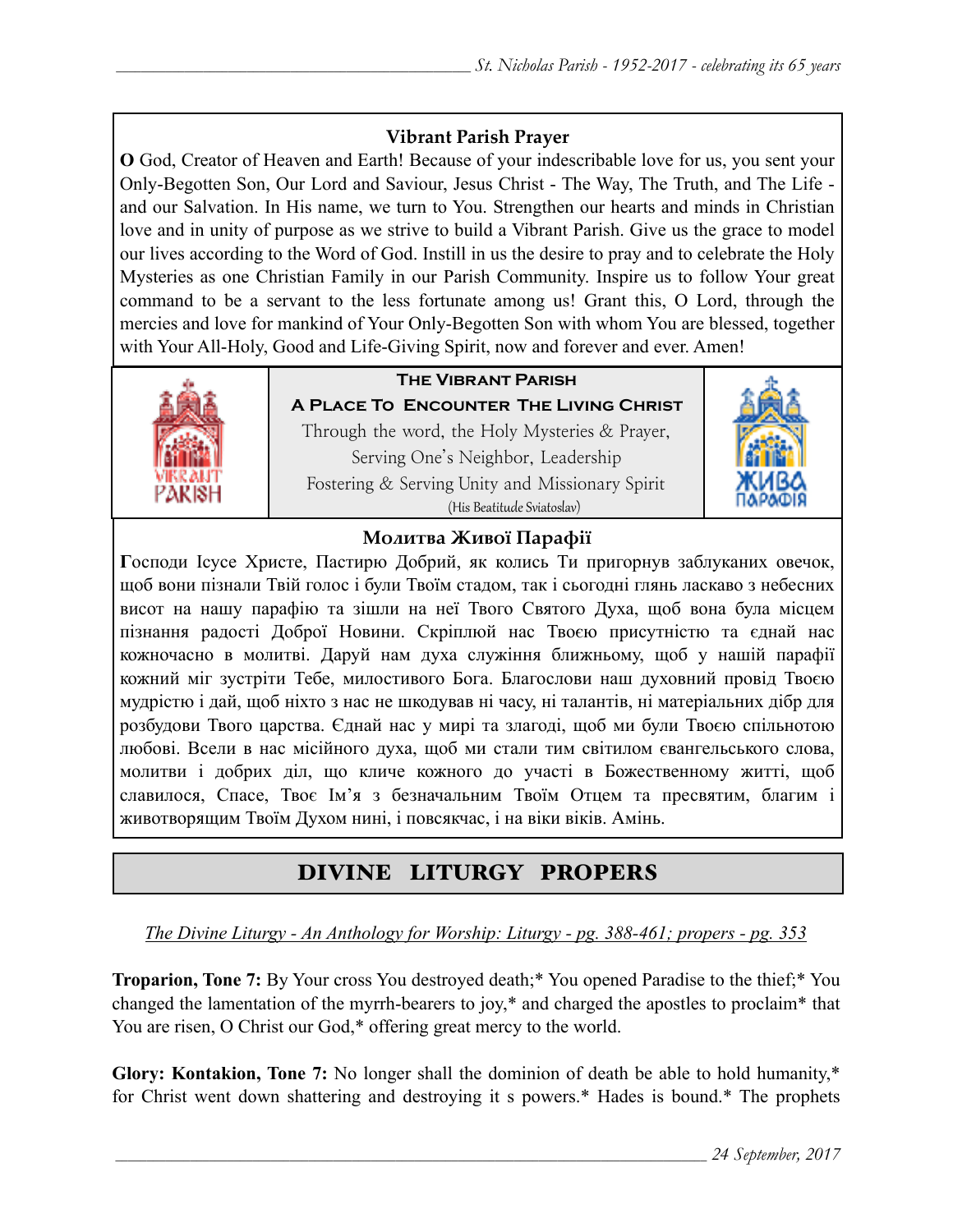exult with one voice.\* The Saviour has come for those with faith, saying:\* "Come forth, O faithful, to the resurrection!"

**Now: Theotokion, Tone 7:** O all-praised treasury of our resurrection, we hope in you,\* bring us up from the pit and depth of sin,\* for you have saved those subject to sin\* by giving birth to our Salvation,\* O Virgin before childbirth, and Virgin in childbirth,\* and still a Virgin after childbirth.

**Prokeimenon, Tone 7:** The Lord will give strength to His people;<sup>\*</sup> the Lord will bless His people with peace. *Verse:* Bring to the Lord, O you sons of God; bring to the Lord young rams.

**Epistle - 2 Cor. 6:1-10 - A Reading from the 2nd Letter of Saint Apostle Paul to Corinthians:** Brothers and Sisters, working together, then, we appeal to you not to receive the grace of God in vain. For he says: "In an acceptable time I heard you, and on the day of salvation I helped you." Behold, now is a very acceptable time; behold, now is the day of salvation. We cause no one to stumble in anything, in order that no fault may be found with our ministry; on the contrary, in everything we commend ourselves as ministers of God, through much endurance, in afflictions, hardships, constraints, beatings, imprisonments, riots, labours, vigils, fasts; by purity, knowledge, patience, kindness, in a holy spirit, in unfeigned love, in truthful speech, in the power of God; with weapons of righteousness at the right and at the left; through glory and dishonour, insult and praise. We are treated as deceivers and yet are truthful; as unrecognized and yet acknowledged; as dying and behold we live; as chastised and yet not put to death; as sorrowful yet always rejoicing; as poor yet enriching many; as having nothing and yet possessing all things.

**Alleluia, Tone 7:** *Verse:* It is good to give praise to the Lord; and to sing to Your name, O Most High. *Verse:* To announce Your mercy in the morning, and Your truth every night.

**Gospel - Matthew 25:14-30 -** The Lord spoke this parable: a man, going on a journey, summoned his slaves and entrusted his property to them; to one he gave five talents, to another two, to another one, to each according to his ability. Then he went away. The one who had received the five talents went off at once and traded with them, and made five more talents. In the same way, the one who had the two talents made two more talents. But the one who had received the one talent went off and dug a hole in the ground and hid his master's money. After a long time the master of those slaves came and settled accounts with them. Then the one who had received the five talents came forward, bringing five more talents, saying, "Master, you handed over to me five talents; see, I have made five more talents." His master said to him, "Well done, good and trustworthy slave; you have been trustworthy in a few things, I will put you in charge of many things; enter into the joy of your master." And the one with the two talents also came forward, saying, "Master, you handed over to me two talents; see, I have made two more talents." His master said to him, "Well done, good and trustworthy slave; you have been trustworthy in a few things, I will put you in charge of many things; enter into the joy of your master." Then the one who had received the one talent also came forward, saying, "Master, I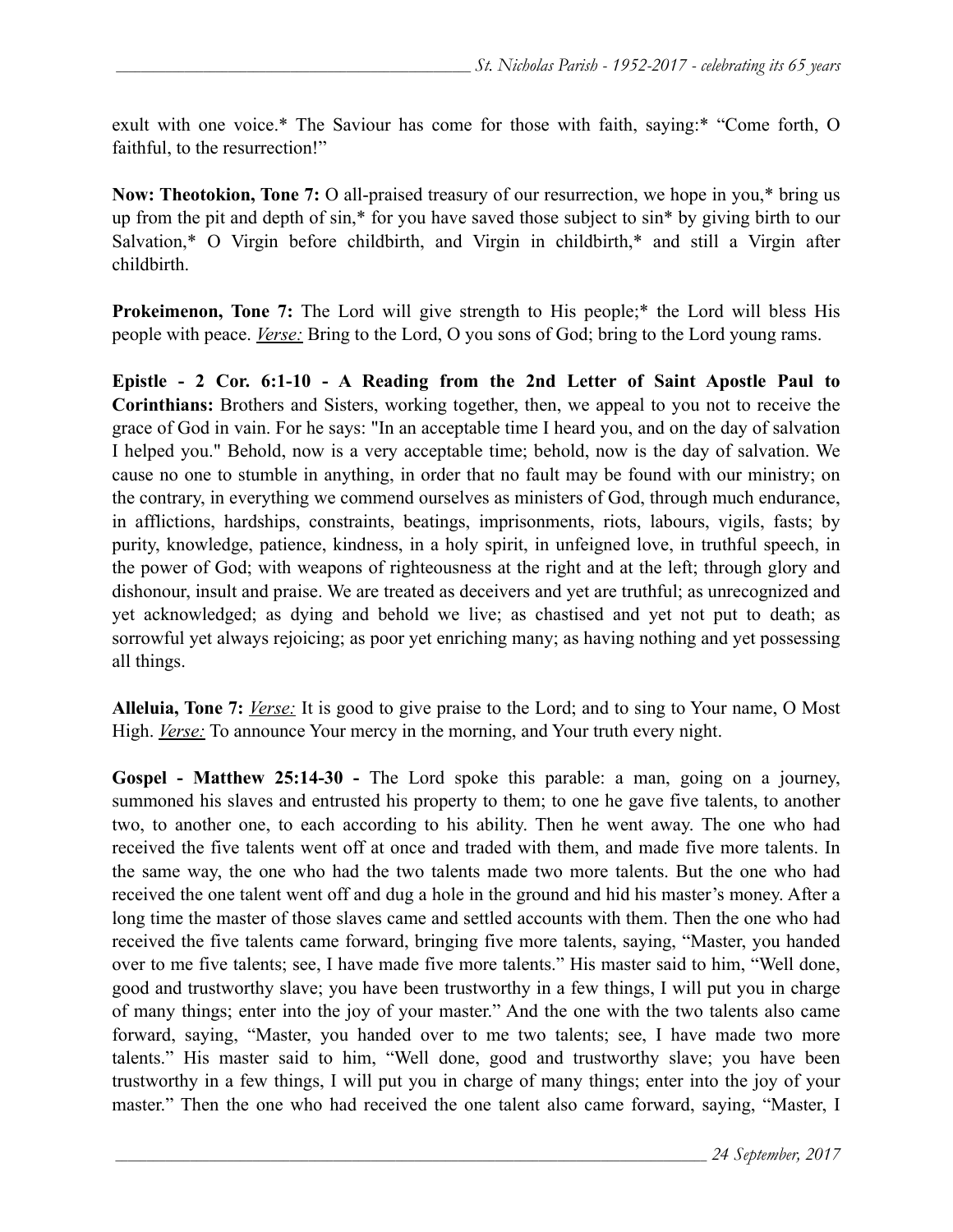knew that you were a harsh man, reaping where you did not sow, and gathering where you did not scatter seed; so I was afraid, and I went and hid your talent in the ground. Here you have what is yours." But his master replied, "You wicked and lazy slave! You knew, did you, that I reap where I did not sow, and gather where I did not scatter? Then you ought to have invested my money with the bankers, and on my return I would have received what was my own with interest. So take the talent from him, and give it to the one with the ten talents. For to all those who have, more will be given, and they will have an abundance; but from those who have nothing, even what they have will be taken away. As for this worthless slave, throw him into the outer darkness, where there will be weeping and gnashing of teeth."

**Communion Hymn:** Praise the Lord from the heavens;\* praise Him in the highest.\* Alleluia, alleluia,\* alleluia.

 $\curvearrowright$ 

**Тропар, глас 7:** 3нищив Ти хрестом Твоїм смерть,\* відчинив розбійникові рай,\* мироносицям плач на радість перемінив\* і апостолам звелів проповідувати,\* що воскрес Ти, Христе Боже,\* даючи світові велику милість.

**Слава: Кондак, глас 7:** Вже більше влада смерти не зможе людей держати,\* зійшов бо Христос, знищивши і знівечивши сили її,\* зв'язується ад,\* пророки ж однодушно радіють.\* З'явився Спас тим, що вірують, промовляючи:\* Виходьте, вірні, до воскресіння.

**І нині: Богородичний, глас 7:** Як на скарбницю нашого воскресіння,\* надіємось на Тебе, Всехвальна,\* тож виведи нас з ями й безодні прогріхів,\* бо Ти спасла підлеглих гріхам, породивши наш Спасіння.\* Як перед народ-женням ти була Діва,\* так і в родженні і по народженні, Ти залишилась Дівою.

**Прокімен, глас 7:** Господь силу людям Своїм дасть,\* Господь поблагословить людей своїх миром. *Стих:* Принесіть Господеві, сини Божі, принесіть Господеві молодих баранців.

**Апостол - 2 Кор. 6:1-10 - До Коринтян 2-e Послання Святого Апостола Павла Читання:** Браття і сестри, ми, як співробітники, благаємо, щоб ви Божої благодаті не брали надармо. Бо каже: Приємного часу почув Я тебе, і поміг Я тобі в день спасіння! Ось тепер час приємний, ось тепер день спасіння! Ні в чому ніякого спотикання не робимо, щоб служіння було бездоганне, а в усьому себе виявляємо, як служителів Божих, у великім терпінні, у скорботах, у бідах, у тіснотах, у вдарах, у в'язницях, у розрухах, у працях, у недосипаннях, у постах, у чистості, у розумі, у лагідності, у добрості, у Дусі Святім, у нелицемірній любові, у слові істини, у силі Божій, зо зброєю правди в правиці й лівиці, через славу й безчестя, через ганьбу й хвалу, як обманці, але ми правдиві; як незнані, та познані, як умираючі, та ось ми живі; як карані, та не забиті; як сумні, але завжди веселі; як убогі, але багатьох ми збагачуємо; як ті, що нічого не мають, але всім володіємо.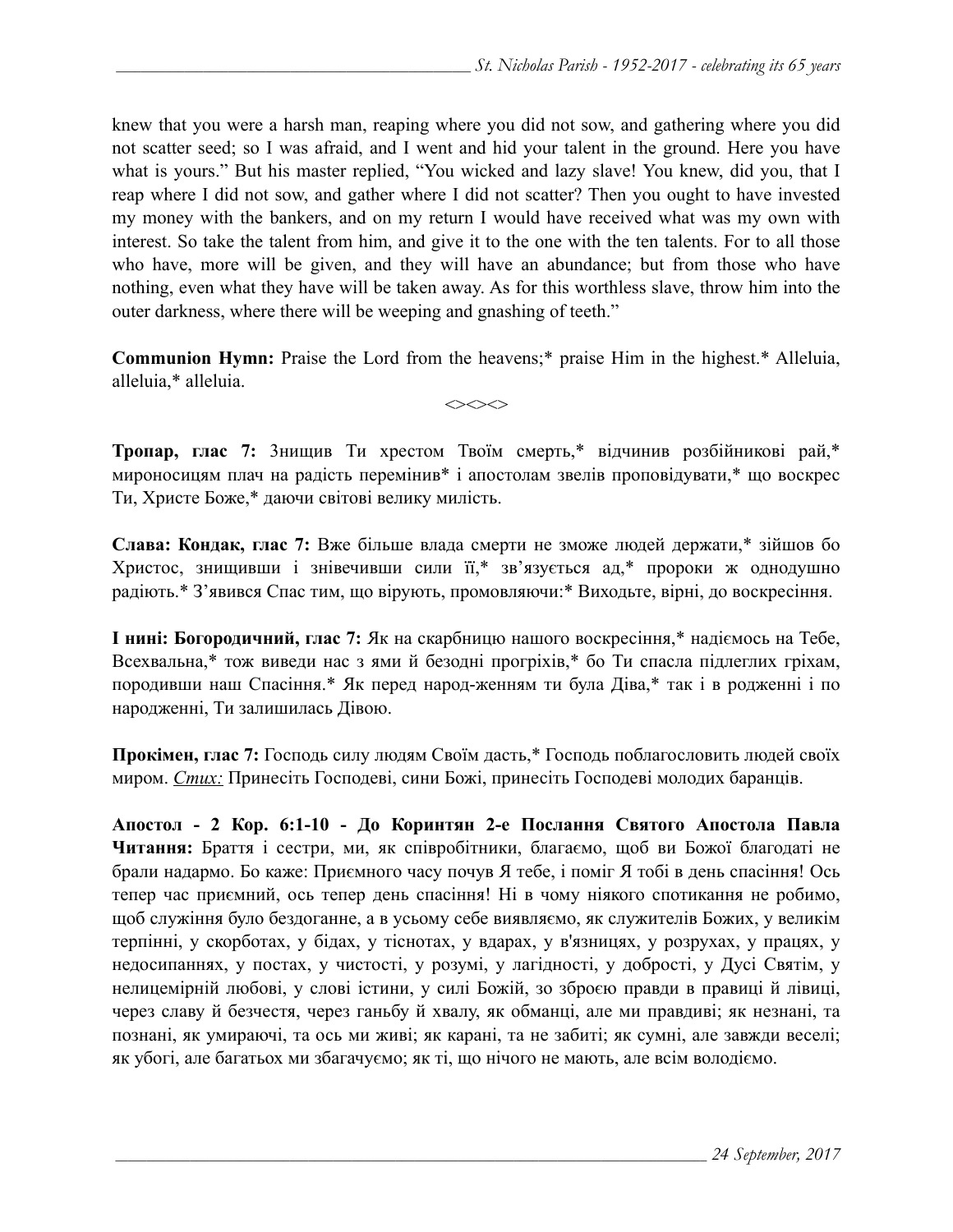**Алилуя, глас 7:** *Стих:* Добре воно - прославляти Господа, і співати Твоєму імені, Всевишній. *Стих:* Звіщати вранці Твою милість, ночами - Твою вірність.

**Євангеліє - Матея 25:14-30 -** Так само ж один чоловік, як відходив, покликав своїх рабів і передав їм добро своє. І одному він дав п'ять талантів, а другому два, а тому один, кожному за спроможністю його. І відійшов. А той, що взяв п'ять талантів, негайно пішов і орудував ними, і набув він п'ять інших талантів. Так само ж і той, що взяв два і він ще два інших набув. А той, що одного взяв, пішов та й закопав його в землю, і сховав срібло пана свого. По довгому ж часі вернувся пан тих рабів, та й від них зажадав обрахунку. І прийшов той, що взяв п'ять талантів, приніс іще п'ять талантів і сказав: Пане мій, п'ять талантів мені передав ти, ось я здобув інші п'ять талантів. Сказав же йому його пан: Гаразд, рабе добрий і вірний! Ти в малому був вірний, над великим поставлю тебе, увійди до радощів пана свого! Підійшов же й той, що взяв два таланти, і сказав: Два таланти мені передав ти, ось іще два таланти здобув я. Kазав йому пан його: Гаразд, рабе добрий і вірний! Ти в малому був вірний, над великим поставлю тебе, увійди до радощів пана свого! Підійшов же і той, що одного таланта взяв, і сказав: Я знав тебе, пане, що тверда ти людина, ти жнеш, де не сіяв, і збираєш, де не розсипав. І я побоявся, пішов і таланта твого сховав у землю. Ото маєш своє... І відповів його пан і сказав йому: Рабе лукавий і лінивий! Ти знав, що я жну, де не сіяв, і збираю, де не розсипав? Тож тобі було треба віддати гроші мої грошомінам, і, вернувшись, я взяв би з прибутком своє. Візьміть же від нього таланта, і віддайте тому, що десять талантів він має. Бо кожному, хто має, дасться йому та й додасться, хто ж не має, забереться від нього й те, що він має. А раба непотрібного вкиньте до зовнішньої темряви, буде плач там і скрегіт зубів!

**Причасний:** Хваліте Господа з небес,\* хваліте Його на висотах. Алилуя, алилуя, алилуя!

# ANNOUNCEMENTS

- ✦**HAPPY BIRTHDAY** to LORRAINE HERCHAK and all those who celebrated their birthdays this past week. May the Lord Our God continue to bless you abundantly and the Holy Mother of God protects you at all times. Многая Літа!
- ✦**PRAYER REQUEST:** Please keep in your prayers ARTHUR BOBAY, who is recovering after surgery, and other members of our parish, our family and friends who are ailing, in hospitals, nursing homes and those who are not able to join actively in their community.
- ✦**TRAVELING ICON:** Anyone interested in gracing their home with Christ The Teacher Icon can call Darlene DeMerchant at 250.727.3837
- ✦**PARISH CALENDAR OF BIRTHDAYS & ANNIVERSARIES:** If you would like to be included in our Parish Calendar of Birthday and Anniversary celebrations, please put date in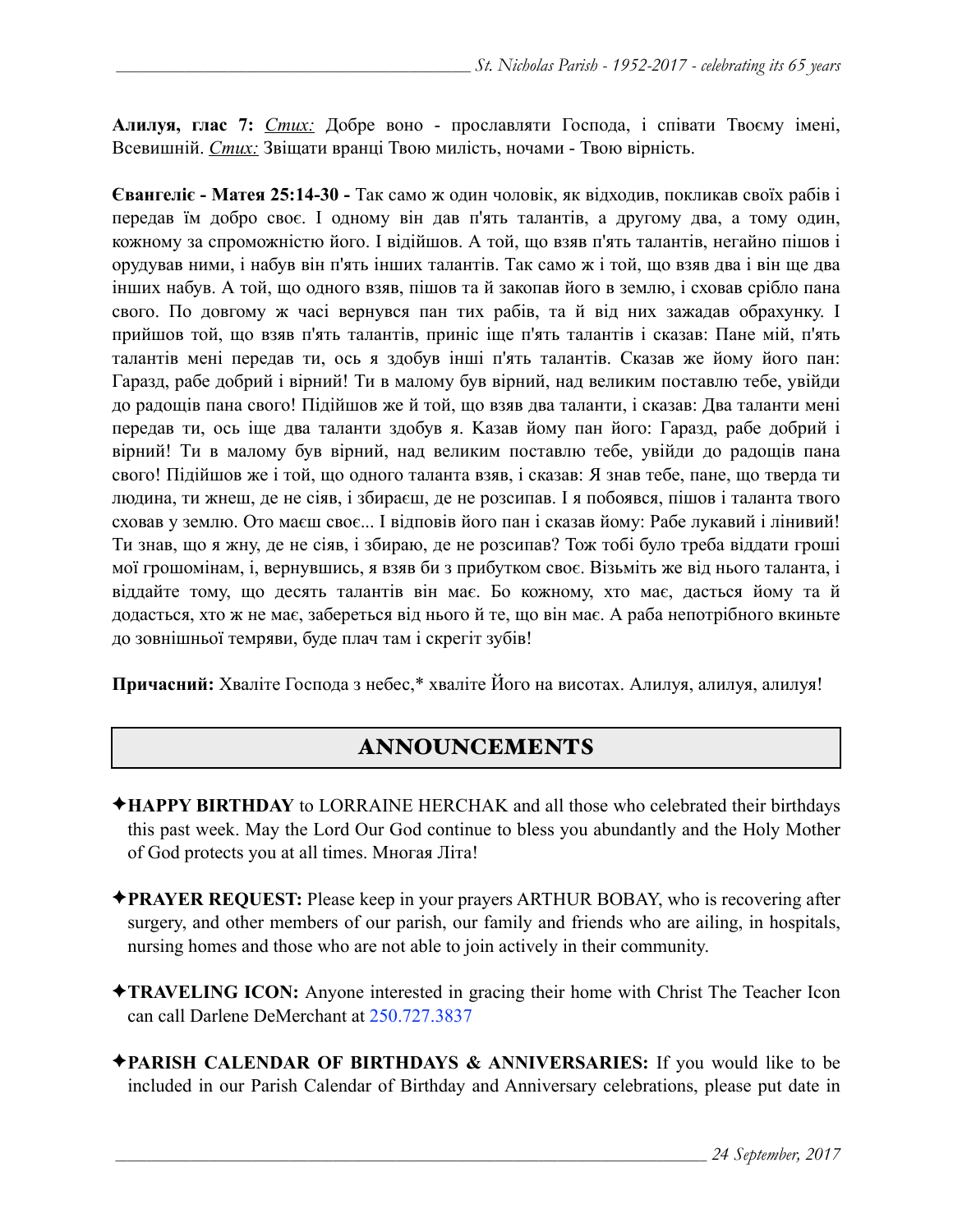our calendar located at the church vestibule. Each week, we will list the names in our parish bulletin so we can celebrate these happy occasions together!

- ✦**JOIN OUR CHOIR:** Do you enjoy singing? Please consider joining our St Nicholas Parish Choir and remember that we ALWAYS looking for new members! Contact Motria Koropecky for details at 250.658.3051
- ✦**CATECHISM ANNOUNCEMENT:** "*And they were bringing to Him also the infants, in order that He may be touching them; but after the disciples saw it, they rebuked them. But Jesus called them to Himself and said, Let alone the little children to come to Me, and cease hindering them; for of such is the kingdom of God*." We are happy to welcome all children to our St. Nicholas The Wonderworker catechism program. Weekly classes are scheduled Sunday morning during Divine Liturgy. We want your children to learn more about their Catholic faith, sacred scripture, feast days, and religious practices and customs of the Ukrainian Catholic church. If you have any questions, please do not hesitate to contact Marian Chalifoux at 250.507.1005
- ✦**THRIFTY'S PRE-PAID FOOD CARDS** We all have to buy groceries. Why not have 6% of it returned back to the church at no extra charge! Cards are available in \$100, \$200, and \$500 denominations. Talk to Alec after today's liturgy to pre- order your cards. We need to sell A LOT of them! We encourage you to consider purchasing them for yourselves as gifts too.
- ✦**SUNDAY COFFEE VOLUNTEERS** act as hosts and serve light refreshments following the Sunday morning Divine Liturgy, providing an opportunity for the faithful to socialize with friends and visitors following their shared worship experience. We thank all of our parishioners who kind volunteer to serve refreshments. Whether you are new to the Parish, or are a longtime members, please join us for coffee.
- ✦**BE A STEWARD:** Have you ever wondered what more can you do to help our parish? Here are some suggestions: **Steward** of property security; **Steward** of grounds cleaning; **Steward** of cleaning church; **Steward** of church linen; **Steward** of outreach; **Steward** of caring; **Steward** of prayer; **Steward** of service. Quite often, our homebound or senior members, once active in their younger years, want to find purpose in their senior years. It's not only about doing but about "BEING" present to others. Contact Fr. Yuriy **OR** Darlene DeMerchant for more information. You will be amazed how "BEING" can make a difference.
- ✦**PARISH LIBRARY:** please visit our parish library and browse through the books on spirituality, church history, iconography, history of the Ukrainians in Canada, children's books and more… The library is located in the church vestibule.
- ✦**WE SHARE THE AIR:** Please keep it healthy and fragrant free. Someone in this area is scent-sitive. The chemicals used in scented products can make some people sick, especially those with fragrance sensitivities, asthma, allergies and other respiratory ailments. PLEASE